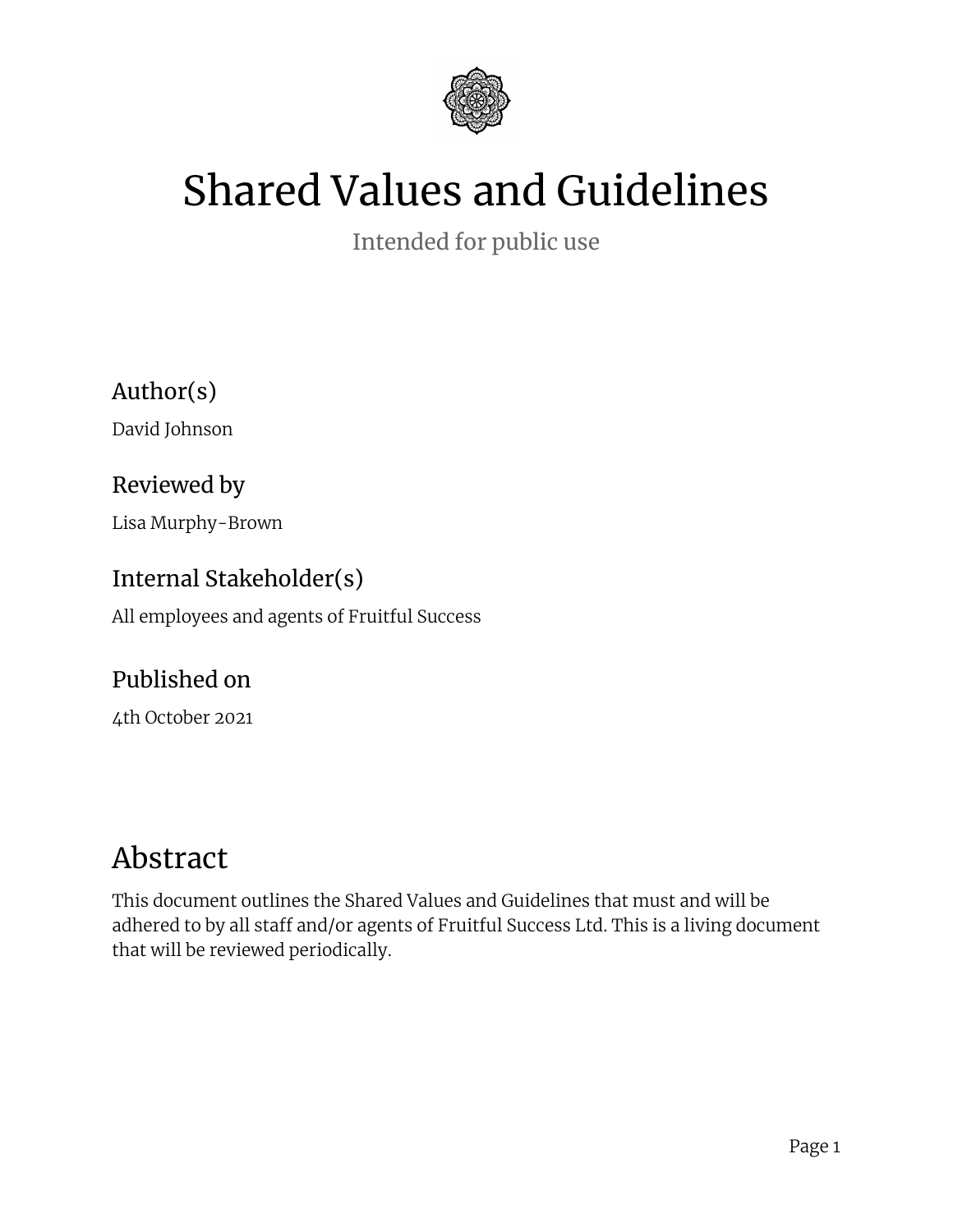

# Reference(s)

| Document/Url        | Description |
|---------------------|-------------|
| Code of Conduct     |             |
| Grievance Procedure |             |

### Introduction

Fruitful Success Ltd is committed to the highest standards of care and ethical conduct, and expects its members to abide by the Code of Conduct and the laws of our country.

These shared values and guidelines apply to anyone with a role in the activities associated with Fruitful Success Ltd - such as employees, contractors, volunteers, instructors, teachers, and visiting teachers from other organisations.

The Shared Values and Guidelines inform, but do not override the Code of Conduct.

### Refrain from harm

We recognise that all our actions, words, and thoughts have their corresponding consequences, and we strive to avoid harm of any kind. This means:

- We aim to provide an environment that is safe and supportive for everyone. Therefore, we avoid any action done with an intention to harm, or that could cause physical, emotional, or psychological harm.
- Our goal is an environment free of discrimination of any kind, whether based on race, age, ethnicity or national origin, religion, gender, gender identity, sexual orientation, or disability.
- We respect others' personal limits and boundaries and take care of ourselves, by communicating our own.
- Any instances of upsetting behaviour, intimidation, bullying or physical or psychological harassment need to be identified so that they can be stopped immediately.
- We take special care to safeguard those who are particularly vulnerable, including children and vulnerable adults. Safeguarding policies are maintained by Fruitful Success Ltd.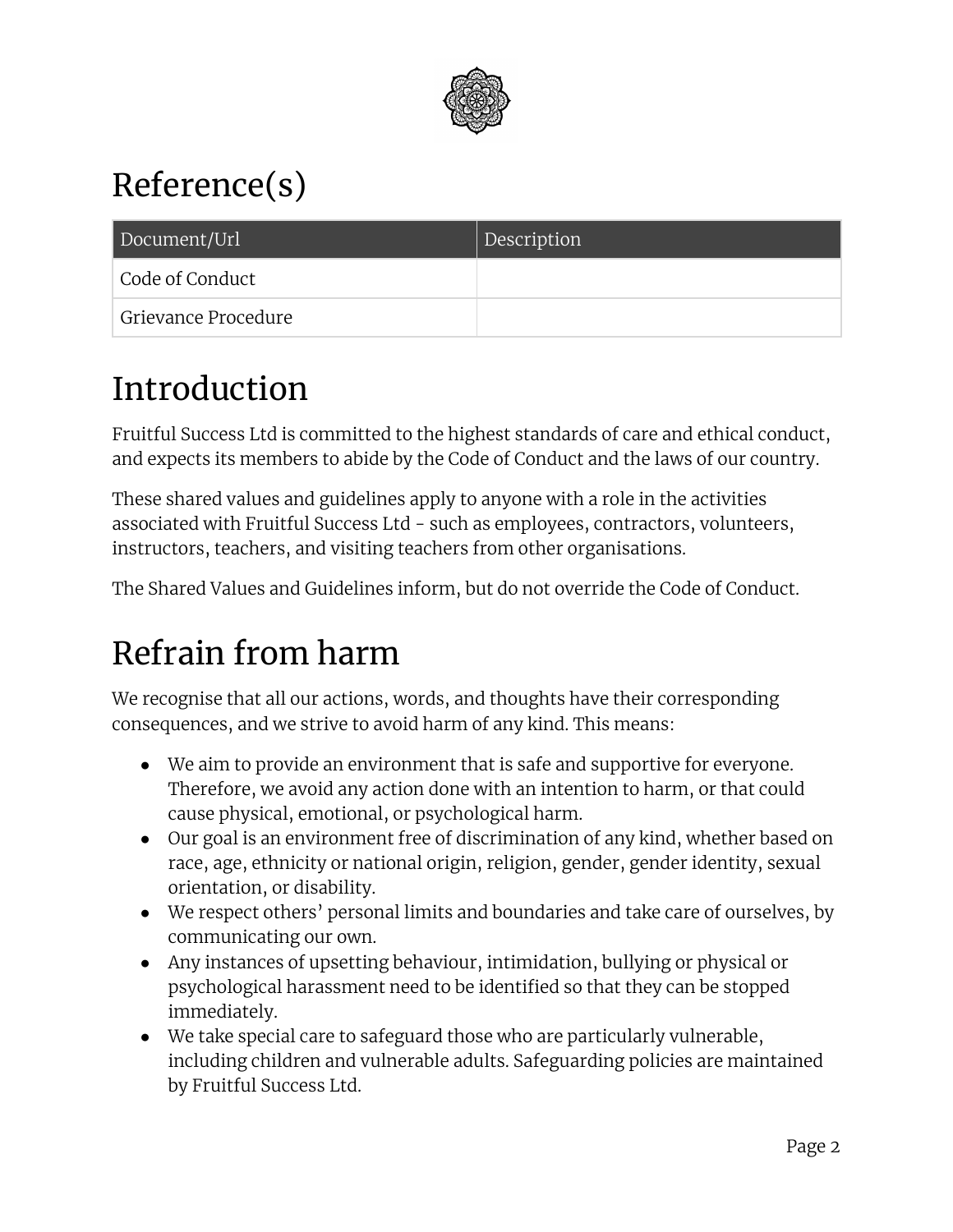

- We refrain from
	- Taking anything that is not freely given;
	- Taking advantage of anyone or cheating them financially;
	- Being careless with the resources of the organisation, or using them for personal gain. This includes using Fruitful Success Ltd materials or data without permission, and so violating copyright or breaching confidentiality.
- We take great care to conduct relationships with awareness and kindness. Sexual harassment of any kind, unwanted sexual advances, or improper behaviour will not be tolerated within our organisation.
- Mindful of the damage caused by lies, hurtful words, divisive communication, and thoughtless gossip, we make a point of speaking truthfully, with kindness, awareness and attention to the impact of our speech.
- Recognising that intoxication can jeopardise our ability to act with awareness and compassion, we refrain from becoming intoxicated by drugs or alcohol while involved in activities for Fruitful Success Ltd.
- We endeavour to reduce our harmful impact on the environment.

### Working for the welfare of all

At the heart of everything that we do lies empathy. This we do by training the mind in love and compassion, by understanding our common humanity, putting ourselves in other people's place and minimising self-centredness.

- Always keep in mind this common purpose, in all our interactions, we relate to others with respect, friendliness and kindness. We make the effort to benefit others.
- We strive to create an atmosphere of trust and cooperation, where every individual feels valued, has a way to participate, and feels a sense of responsibility for each other's welfare.
- Whatever happens in life, whether happiness or misfortune, we seek to transform it into an opportunity for deepening compassion for both ourselves and others.
- We treat ourselves and others with dignity and respect. This means being patient, courteous and encouraging with others who make suggestions or express viewpoints other than our own.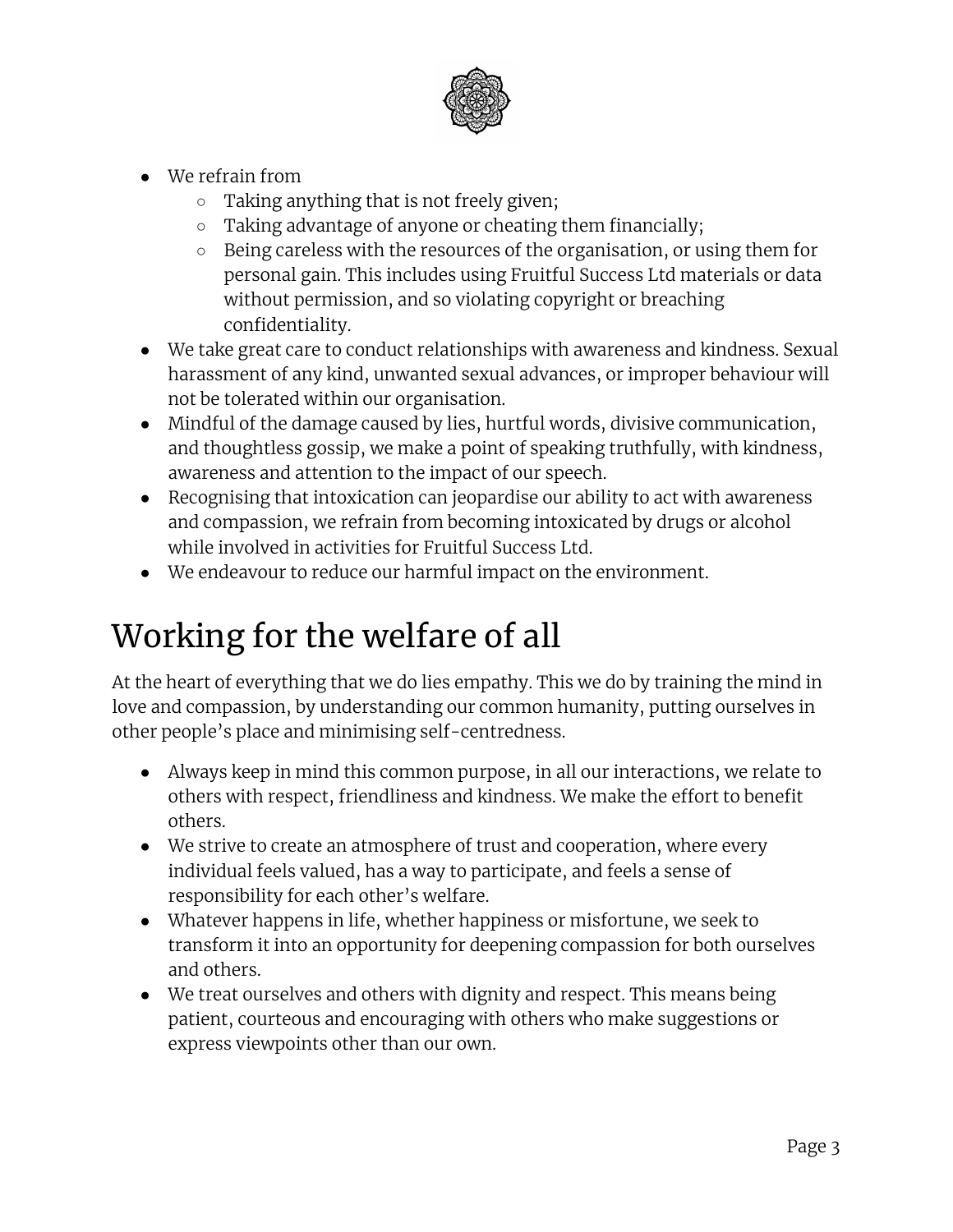

### Self improvement

We recognize our freedom to work skilfully with thoughts, emotions and perceptions through meditation and reflection, so as to clarify confusion and give rise to wisdom.

- We examine our motivations deeply, looking at the consequences of what we think, say and do;
- As often as we can, we examine our minds to undermine habits of clinging, hostility and indifference, and enhance qualities of self-discipline, generosity, study, decency, self-control and wisdom.

# Conduct For those representing at every level

In addition, whilst representing Fruitful Success Ltd, in any position, we must not only avoid acting unethically, but also avoid any suspicion or appearance of misconduct.

This means we will avoid:

- Soliciting sponsorship or accepting gifts and hospitality inappropriately;
- Acting in order to gain financial or other material benefits;
- Concealing any conflicts of interest, which we need to declare;
- Misrepresenting our position and taking advantage of others because of our role and any authority it entails. This includes, for example, never entering into an intimate relationship with a client during an event, course, one-to-one therapy, or any situation during which we are perceived to be in a position of authority or power. In other circumstances, any intimate relationships are expected to be based on mutual respect and openly acknowledged, meaning non-secretive.

#### For therapists and coaches

Therapists and coaches support Fruitful Success Ltd's vision and mission, and it is the task of Fruitful Success Ltd's therapists and coaches to be as knowledgeable as required, to be self-disciplined and to be kind and warm-hearted. We honour the trust placed in us, carrying out our responsibilities to the best of our abilities and with the aim of maintaining the highest ethical standards.